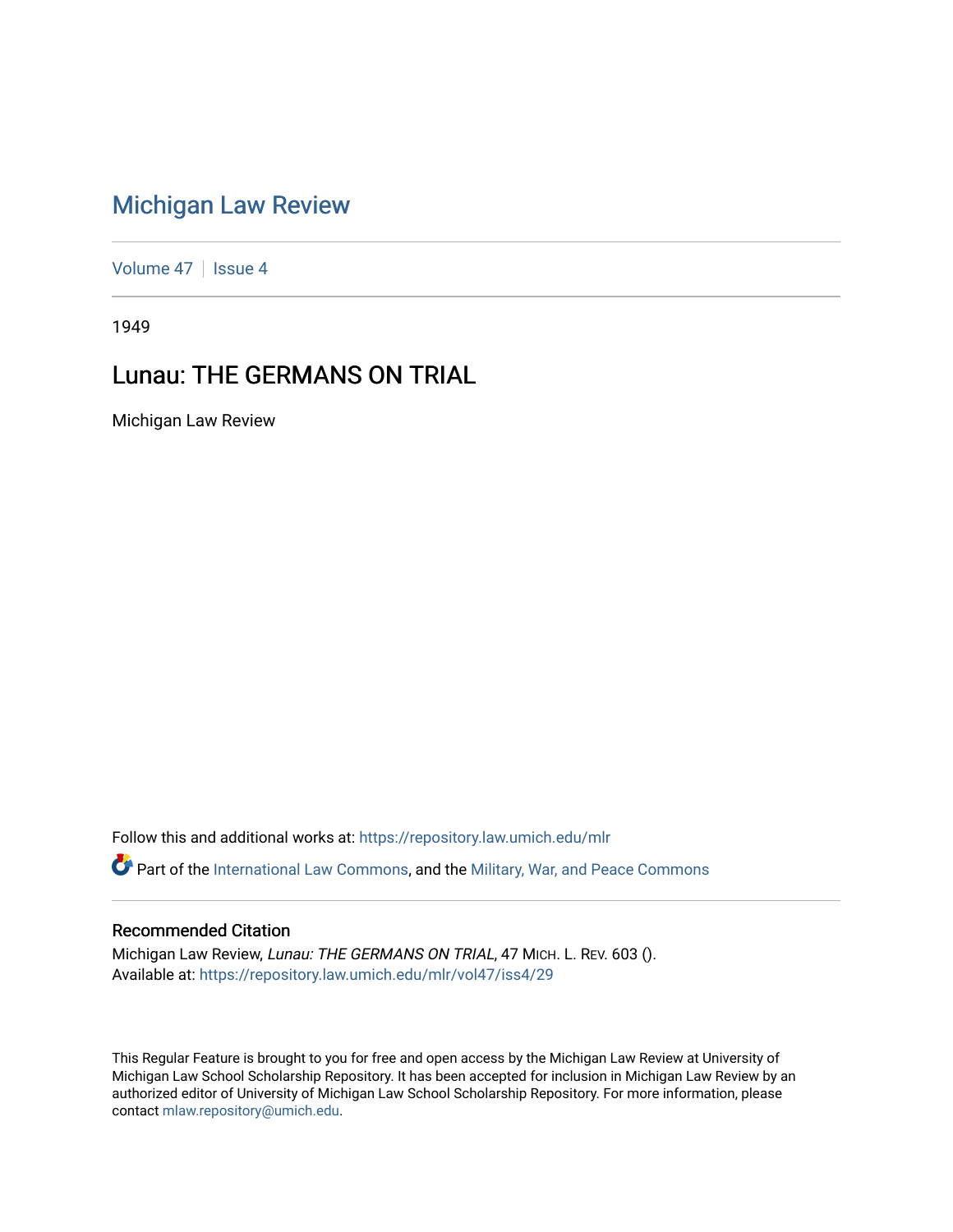## THE GERMANS ON TRIAL. By *Heinz Lunau.* New York: Storm Publishers. 1948. Pp. 180. \$2.50.

This book is written by a man who received a legal education in pre-Hitler Germany, who left Germany in 1936 to spend several years as a refugee in western Europe, and who later came to the United States where he has become a citizen. Mr. Lunau casts himself in the role of public defender for the German people against the charge of responsibility for the warfare, aggression, and inhumanity which characterized the policies of the German government after Hitler's rise to power. His main theme is that the German people, in time of great economic and political unrest, were naturally susceptible to promises of prosperity and order and were understandably heedless of the political overtones of the Nazi program; that once the Nazis achieved power, the people were too much concerned with the normal problems of living to realize the encroachments of their government; and that when they did so realize, the Nazis were too firmly entrenched to be routed by popular opposition. As a further defense, he advances the rather startling proposition that the chief fault of the Germans was their extreme regard for law and order, which made revolution for them an almost unthinkable alternative, but that they might have been moved to such a step if the democracies had not acceded so readily to the first foreign aggressions of the Nazis. The author displays an amazing capacity for effective use of the English language; for instance, his frequent reference to the "Nazi New Deal" seems well calculated. The success of his plea may be doubted, however; it is particularly hard to accept his cynicism toward the role of an advanced and intelligent people in its government. Mr. Lunau further reveals his skill as a defense counsel by not only protesting the innocence of the German people, but also pointing the finger of guilt at "international law" as exemplified by the remedial and punitive treaties and agreements of the post-war period which are aimed at fixing responsibility for aggression. No one can doubt the soundness of the suggestion that international security lies in the development of an international body politic through economic